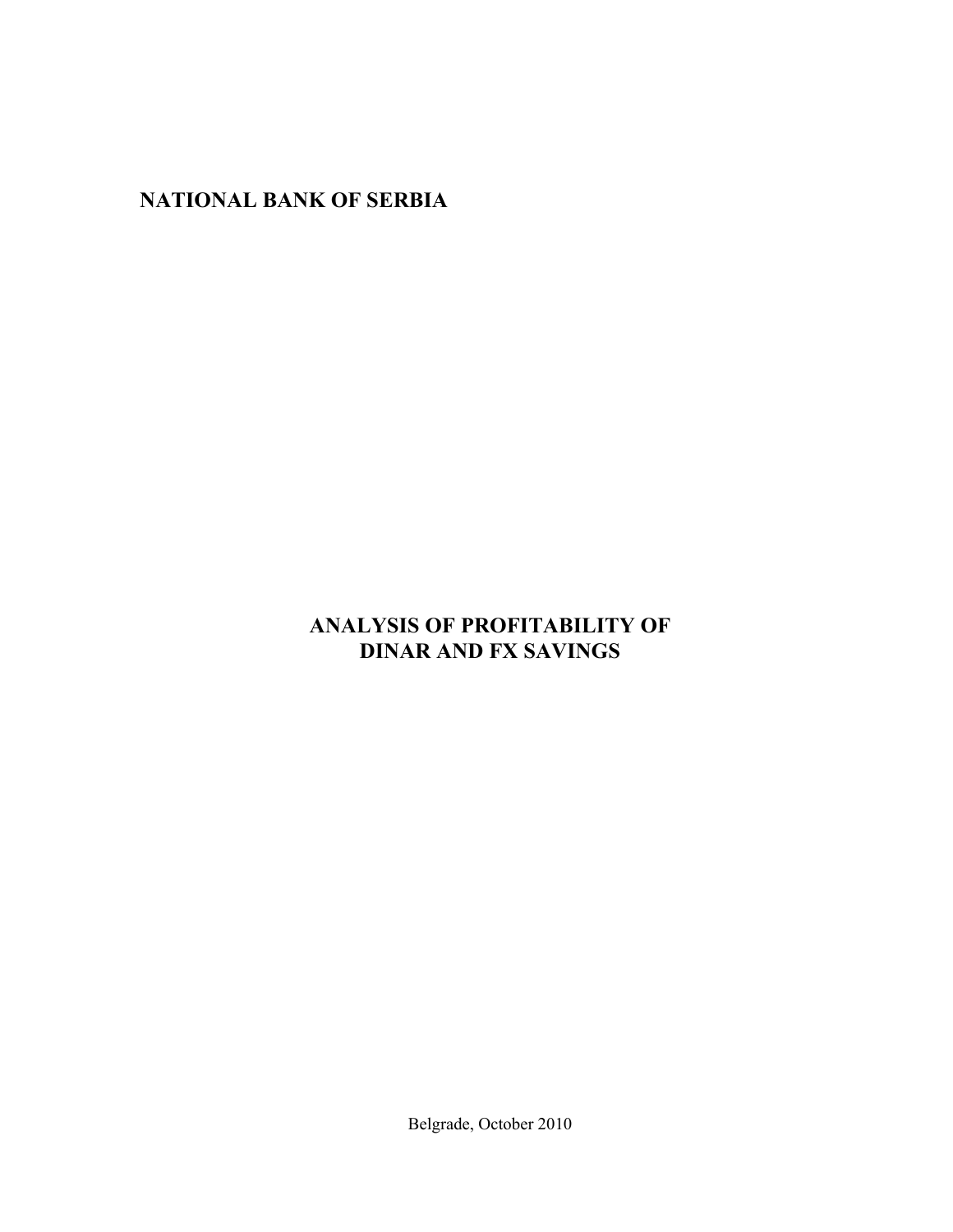## *Analysis of profitability of dinar and FX savings*

## *Introduction*

In the period from 2001 to April 2010 dinar savings rose from RSD 1,558 mln (EUR 26 mln) to RSD 11,646 mln (EUR 117 mln), or seven and a half times over. Though the amount of dinar savings remains quite modest (Chart 1) in comparison to the volume of FX savings, its maturity structure shows improvement. The share of up to one year savings deposits rose from 11.0% in 2001 to 27.5% in April 2010, while the share of sight deposits declined.



 $\Gamma$  Chart 1:  $\Gamma$ 

Source: National Bank of Serbia.

Increasing almost twentyfold over the same period, the volume of FX savings reached EUR 6,276 mln by end-April 2010. The increase was continuous all the way up to October 2008 when, due to the global financial crisis, the volume of FX savings declined by about one billion euros by the end of the same year. A modest increase was however recorded as early as in January 2009 and the pre-crisis level was restored already by the end of the year.

The maturity structure of FX savings changed during the period observed in favour of longer term deposits. The share of up to one-year deposits rose from 4.2% in 2001 to 40.8% in April 2010, and that of long-term deposits from 1.3% to 12.2% at the expense of sight and three-month deposits.

 Considering that the volume of FX savings much exceeded that in dinars during the period between 2001 and April 2010, the question arises as to whether saving in foreign currency was really more profitable than saving in dinars. To verify the above, we carried out two comparative analyses the rollover of savings and savings profitability by period - to compare interest earnings on FX versus dinar savings during the period observed. Both analyses have shown that at times saving in dinars was more profitable than saving in foreign currency, and at times saving in foreign currency was more profitable, but that on the whole, it was more profitable to save in dinars for most of the period observed.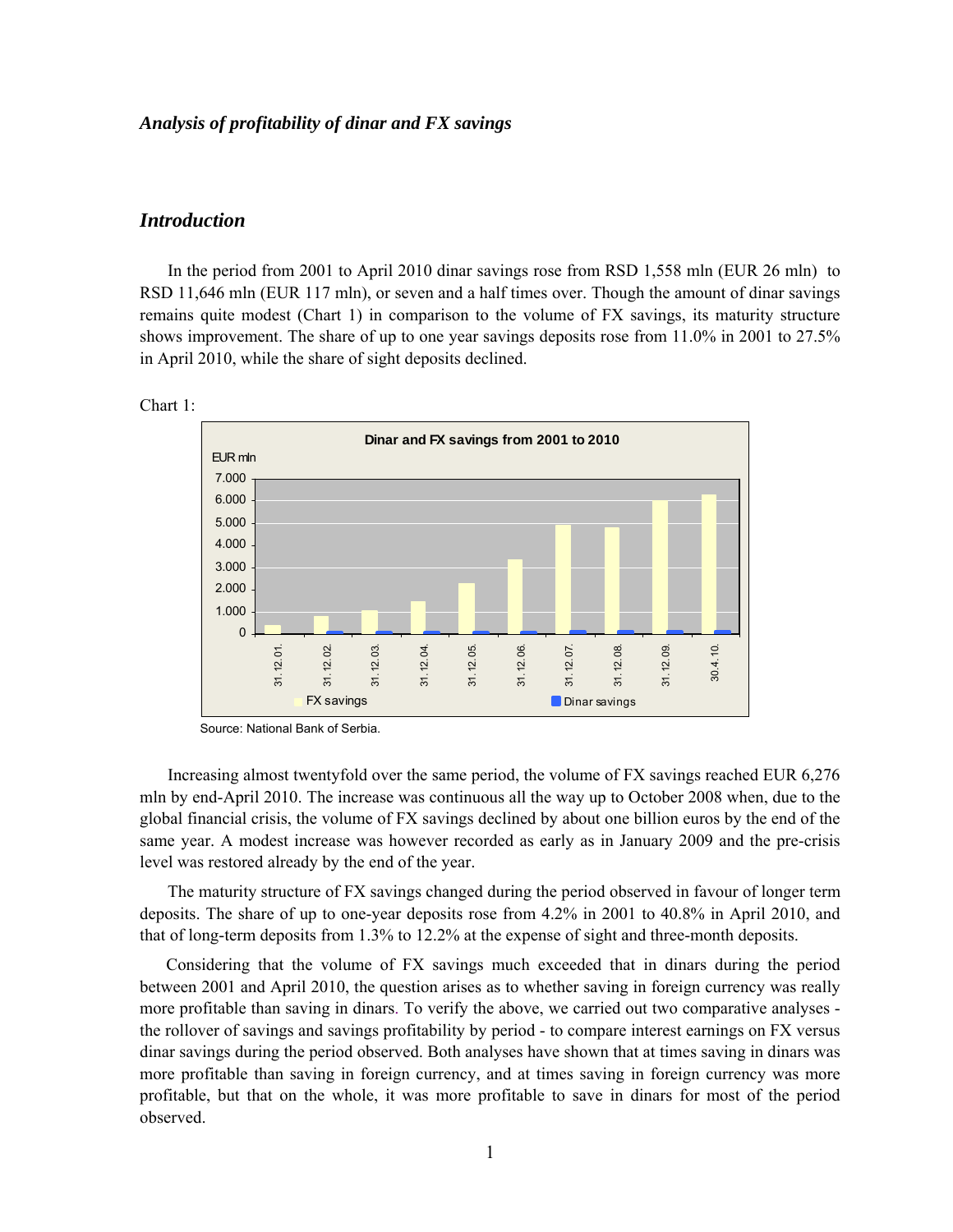# *1. Background data*

In calculation of interest on dinar savings during the 2001–April 2010 period, we used the official statistical data of the National Bank of Serbia relating to interest rates applied by banks on threemonth and one-year dinar deposits.

Lacking official interest rate statistics on FX time deposits, several calculations were conducted assuming rates of interest of 5.0%, 7.0% and 7.5% since those rates were most commonly applied on FX time savings during the period observed. Based on NBS data, weighted average interest rate paid on one-year FX deposits between 2007 and 2009 ranged from 4.54% to 8.15% per annum. Average interest rate paid on FX savings during the period observed was 6.3%, which is closest to the rate of 7.0%. Weighted average interest rate on three-month deposits ranged from 3.66% to 7.45% per annum. Hence, the weighted average interest rate on FX savings of 4.9% is closest to the rate of 5%.

Interest earnings on dinar and FX savings deposits are reduced at the end of the year by capital gains tax liability. Until 2005, a 20% capital gains tax was applied on earnings from dinar savings. From 2005 the capital gain tax on dinar savings was lifted. Capital gains tax on FX savings was 20% until 26 March 2010, but was temporarily lifted in 2009 due to the global financial crisis. Since 27 March 2010, the capital gains tax rate has been 10%.

# *2. Analysis*

The analysis compared the profitability of dinar and FX savings (rollover of savings and savings profitability by period) from 2001 to 2010.

### 2.1.Rollover of savings

In the first set of analyses it is assumed that one-year time deposits of EUR 1,000 and the dinar equivalent of EUR 1,000 are placed on 1 January in each of the years in the period observed. Interest accrual on deposits is calculated on a monthly basis and the deposits, increased by the amount of interest accrued, are rolled over each year on the same terms until April 2010. In other words, the first savings deposits in euros and in dinars were placed in January 2001 and increased on maturity by the amount of interest accrued and rolled over year after year until April 2010. The second set of time deposits in euros and in dinars were placed in January 2002 and rolled over each year until April 2010.

The period of analysis that was carefully observed were years since the adoption of the new monetary policy programme and implementation of informal inflation targeting regime, in August 2006. In the analysis, we assumed that savings deposits in the amount of EUR 1,000 and the dinar equivalent of EUR 1,000 were placed on 1 August and rolled over on the same terms each year until April 2010.

The analysis of profitability of savings initially deposited on 1 January 2001 and 1 August 2006 and rolled over until end-2010 was made under the following assumptions: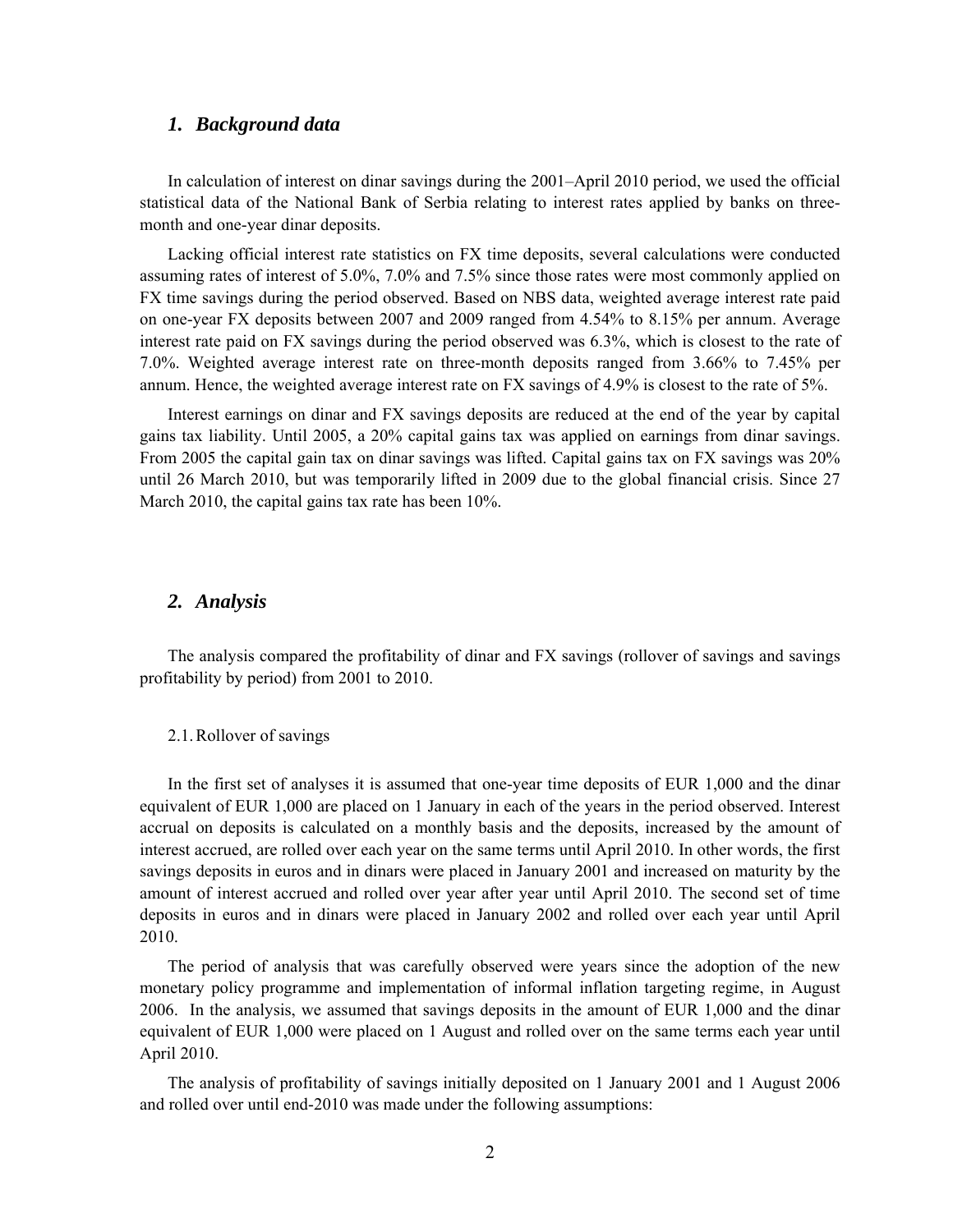- interest rates on dinar savings equals those applied in April 2010,
- 7% per annum interest rates on FX savings,
- end-2010 exchange rate remains at its August level of 105 dinars for one euro.

### 2.2.Analysis of the profitability of savings by period

In the second set of analyses, profitability of savings in dinars versus FX was analysed at the end of the term for three-month and one-year savings deposits. It was assumed that three-month and oneyear savings deposits in the amount of EUR 1,000 and the dinar equivalent of EUR 1,000 were placed each month in the period from 2001 to 2010. The results on interest earnings were compared at the end of the deposit term (interest was not accrued on a monthly basis but paid out at the end of the term).

The first period observed for one-year time savings is January 2001–January 2002. The second period observed is February 2001–February 2002, and so on. The last period observed is December 2009–December 2010. Total number of periods observed is 108.

In terms of three-month deposits, the first period observed is January 2001– April 2001, the second period observed is February 2001–May 2001, and so on, while the last period observed is December 2009–March 2010, totalling 108 periods.

# *3. Results*

### 3.1.Rollover of savings

The calculations for the 2001–April 2010 period show that dinar savings deposited before 2008 were more profitable than FX savings, except for FX savings paying 7.5% interest (the highest of the three interest rates). The effect of depreciation of the domestic currency did not offset the difference in interest rates and tax treatment between dinar and FX savings in the last ten years (Table 1).

Calculations show that dinar savings deposited before 2007 were more profitable than FX savings paying interest of 7.5%. For EUR 1,000 deposited in dinars in January 2001, a depositor would get EUR 2,816 on 30 April 2010, whereas for EUR 1,000 deposited in euros, he would get only EUR 1,747 (Table 1 and Chart 2).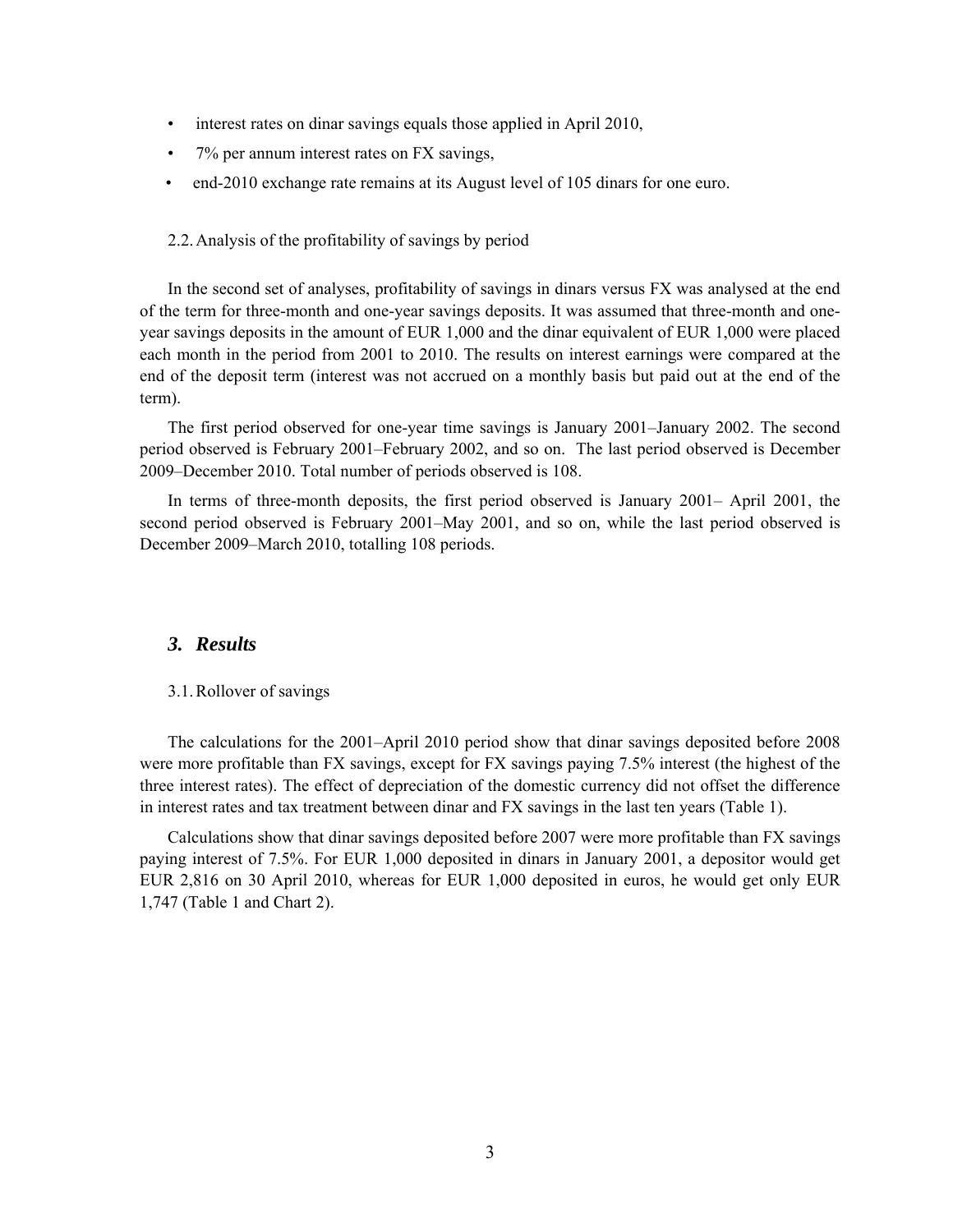Table1: **Comparative analysis of savings profitability – RSD vs. FX from 2001 to 2010 FX SAVINGS PAYING 5% INTEREST** 

| Start of<br>saving | Exchang<br>e rate | Interest<br>rate on<br>household<br><b>FX</b><br>deposits | Amount<br>οf<br>savings<br>in EUR | Amount of<br>savings in<br><b>RSD</b> | <b>Total FX</b><br>savings<br>principal +<br>interest on<br>30/04/2010 | Total RSD<br>savings<br>principal +<br>interest on<br>30/04/2010 | Total RSD<br>savings<br>recalc.to EUR<br>on 30/04/2010 | <b>Total FX</b><br>savings tax-<br>deducted on<br>30/04/2010 | <b>Total RSD</b><br>savings tax-<br>deducted on<br>30/04/2010 | <b>Total RSD</b><br>savings<br>recalc.to EUR<br>on 30/04/2010 |
|--------------------|-------------------|-----------------------------------------------------------|-----------------------------------|---------------------------------------|------------------------------------------------------------------------|------------------------------------------------------------------|--------------------------------------------------------|--------------------------------------------------------------|---------------------------------------------------------------|---------------------------------------------------------------|
| 01.01.2001.        | 58,6750           | 5,00                                                      | 1.000.00                          | 58.675.00                             | 1.576,41                                                               | 333.134.26                                                       | 3.355,90                                               | 1.456,16                                                     | 279.571.92                                                    | 2.816,33                                                      |
| 01.01.2002.        | 59,6305           | 5,00                                                      | 1.000,00                          | 59.630,50                             | 1.501,35                                                               | 207.936,36                                                       | 2.094,69                                               | 1.400.15                                                     | 189.095,04                                                    | 1.904,89                                                      |
| 01.01.2003.        | 61.5845           | 5,00                                                      | 1.000,00                          | 61.584,50                             | 1.429,85                                                               | 172.161,67                                                       | 1.734,31                                               | 1.346,30                                                     | 163.028,16                                                    | 1.642,30                                                      |
| 01.01.2004.        | 68.4861           | 5,00                                                      | 1.000,00                          | 68.486.10                             | 1.361.76                                                               | 165.544.82                                                       | 1.667.65                                               | 1.294.52                                                     | 161.123.46                                                    | 1.623,11                                                      |
| 01.01.2005.        | 79.0803           | 5,00                                                      | 1.000.00                          | 79.080.30                             | 1.296,92                                                               | 165.626,63                                                       | 1.668.47                                               | 1.244.73                                                     | 165.626,63                                                    | 1.668,47                                                      |
| 01.01.2006.        | 85.5000           | 5,00                                                      | 1.000.00                          | 85.500.00                             | 1.235.16                                                               | 154.424.73                                                       | .555.63                                                | 1.196.86                                                     | 154.424.73                                                    | 1.555,63                                                      |
| 01.08.2006.        | 83.0500           | 5,00                                                      | 1.000,00                          | 83.050,00                             | 1.200,65                                                               | 136.884.06                                                       | 1.378,93                                               | 1.169,85                                                     | 136.884,06                                                    | 1.378,93                                                      |
| 01.01.2007.        | 79,0000           | 5,00                                                      | 1.000,00                          | 79,000.00                             | 1.176,34                                                               | 121.921,07                                                       | .228,20                                                | 1.150,82                                                     | 121.921,07                                                    | .228,20                                                       |
| 01.01.2008.        | 79.2362           | 5,00                                                      | 1.000,00                          | 79.236,20                             | 1.120,33                                                               | 106.428,37                                                       | 1.072.13                                               | 1.106,56                                                     | 106.428,37                                                    | 1.072,13                                                      |
| 01.01.2009.        | 88.6010           | 5,00                                                      | 1.000.00                          | 88.601.00                             | 1.066.98                                                               | 104.945.72                                                       | 1.057.19                                               | 1.064,00                                                     | 104.945,72                                                    | 1.057,19                                                      |
| 01.01.2010.        | 95.8888           | 5,00                                                      | 1.000.00                          | 95.888.80                             | 1.016.17                                                               | 99.831,67                                                        | 1.005.68                                               | 1.013,33                                                     | 99.831,67                                                     | 1.005,68                                                      |

**FX SAVINGS PAYING 7% INTEREST** 

| 01.01.2001  | 58.6750 | 7.001 | .000.00 | 58.675.00 | 1.879.81 | 333.134.26 | 3.355.90 | .685.29   | 279.571.92 | 2.816,33 |
|-------------|---------|-------|---------|-----------|----------|------------|----------|-----------|------------|----------|
| 01.01.2002. | 59.6305 | 7,00  | .000.00 | 59.630,50 | 1.756.83 | 207.936.36 | 2.094,69 | .595.92   | 189.095,04 | .904,89  |
| 01.01.2003. | 61.5845 | 7,00  | .000.00 | 61.584.50 | 1.641.90 | 172.161.67 | .734.31  | 1.511,29  | 163.028.16 | .642,30  |
| 01.01.2004. | 68.4861 | 7,00  | .000.00 | 68.486.10 | 1.534,49 | 165.544.82 | .667,65  | 1.431, 14 | 161.123,46 | 1.623,11 |
| 01.01.2005. | 79.0803 | 7.00  | .000.00 | 79.080.30 | 1.434.10 | 165.626.63 | .668.47  | .355.25   | 165.626.63 | .668,47  |
| 01.01.2006. | 85,5000 | 7.00  | .000.00 | 85.500.00 | 1.340.28 | 154.424.73 | .555.63  | .283.38   | 154.424.73 | .555,63  |
| 01.08.2006. | 83.0500 | 7.00  | .000.00 | 83.050.00 | .288.63  | 136.884.06 | .378,93  | .243.29   | 136.884.06 | 1.378,93 |
| 01.01.2007. | 79,0000 | 7.00  | .000.00 | 79,000.00 | .252.60  | 121.921.07 | .228.20  | 1.215.32  | 121.921.07 | .228,20  |
| 01.01.2008. | 79.2362 | 7.00  | .000.00 | 79.236.20 | 1.170.65 | 106.428.37 | .072.13  | 1.150.87  | 106.428.37 | 1.072.13 |
| 01.01.2009. | 88.6010 | 7.00  | .000.00 | 88.601.00 | 1.094.07 | 104.945.72 | .057.19  | 1.089.84  | 104.945.72 | 1.057.19 |
| 01.01.2010. | 95.8888 | 7,00  | .000.00 | 95.888.80 | 1.022.49 | 99.831.67  | .005.68  | 1.018.54  | 99.831.67  | 1.005,68 |

#### **FX SAVINGS PAYING 7.5% INTEREST**

| 01.01.2001. | 58.6750 | 7.50 | .000.00 | 58.675.00 | .963.37 | 333.134.26 | 3.355.90 | .747.37  | 279.571.92 | 2.816,33 |
|-------------|---------|------|---------|-----------|---------|------------|----------|----------|------------|----------|
| 01.01.2002. | 59.6305 | 7.50 | .000.00 | 59.630.50 | .826.39 | 207.936.36 | 2.094.69 | 1.648.47 | 189.095.04 | .904,89  |
| 01.01.2003. | 61.5845 | 7,50 | .000.00 | 61.584.50 | .698.97 | 172.161.67 | .734.31  | .555.16  | 163.028.16 | .642,30  |
| 01.01.2004. | 68.4861 | 7.50 | .000.00 | 68.486.10 | .580.44 | 165.544.82 | .667.65  | .467     | 161.123.46 | 1.623.11 |
| 01.01.2005. | 79.0803 | 7,50 | .000.00 | 79.080.30 | .470.17 | 165.626.63 | .668.47  | .384.08  | 165.626.63 | .668.47  |
| 01.01.2006. | 85,5000 | 7.50 | .000.00 | 85.500.00 | .367.60 | 154.424.73 | .555.63  | .305.74  | 154.424.73 | .555,63  |
| 01.08.2006. | 83.0500 | 7,50 | .000.00 | 83.050.00 | .311.35 | 136.884.06 | .378,93  | .260.61  | 136.884.06 | .378,93  |
| 01.01.2007. | 79,0000 | 7,50 | .000.00 | 79.000.00 | .272.19 | 121.921.07 | .228.20  | 1.231.83 | 121.921.07 | .228.20  |
| 01.01.2008. | 79.2362 | 7,50 | .000.00 | 79.236.20 | .183.43 | 106.428.37 | 1.072.13 | .162.10  | 106.428.37 | 1.072.13 |
| 01.01.2009. | 88,6010 | 7,50 | .000.00 | 88.601.00 | .100.87 | 104.945.72 | 1.057.19 | 1.096.32 | 104.945.72 | 1.057.19 |
| 01.01.2010. | 95.8888 | 7,50 | .000.00 | 95.888.80 | .024.06 | 99.831.67  | .005.68  | 1.019.84 | 99.831.67  | 1.005,68 |

Source: National Bank of Serbia.

Analysis of savings profitability from the start of implementation of the new monetary policy framework (August 2006) to April 2010 reveals that dinar savings were more profitable even when compared with FX savings paying 7.5% (Table 1 and Chart 2). For example, for EUR 1,000 deposited in dinars in August 2006 a depositor would get EUR 1,379 on 30 April this year, whereas for the same amount deposited in euros, she would receive EUR 1,261.

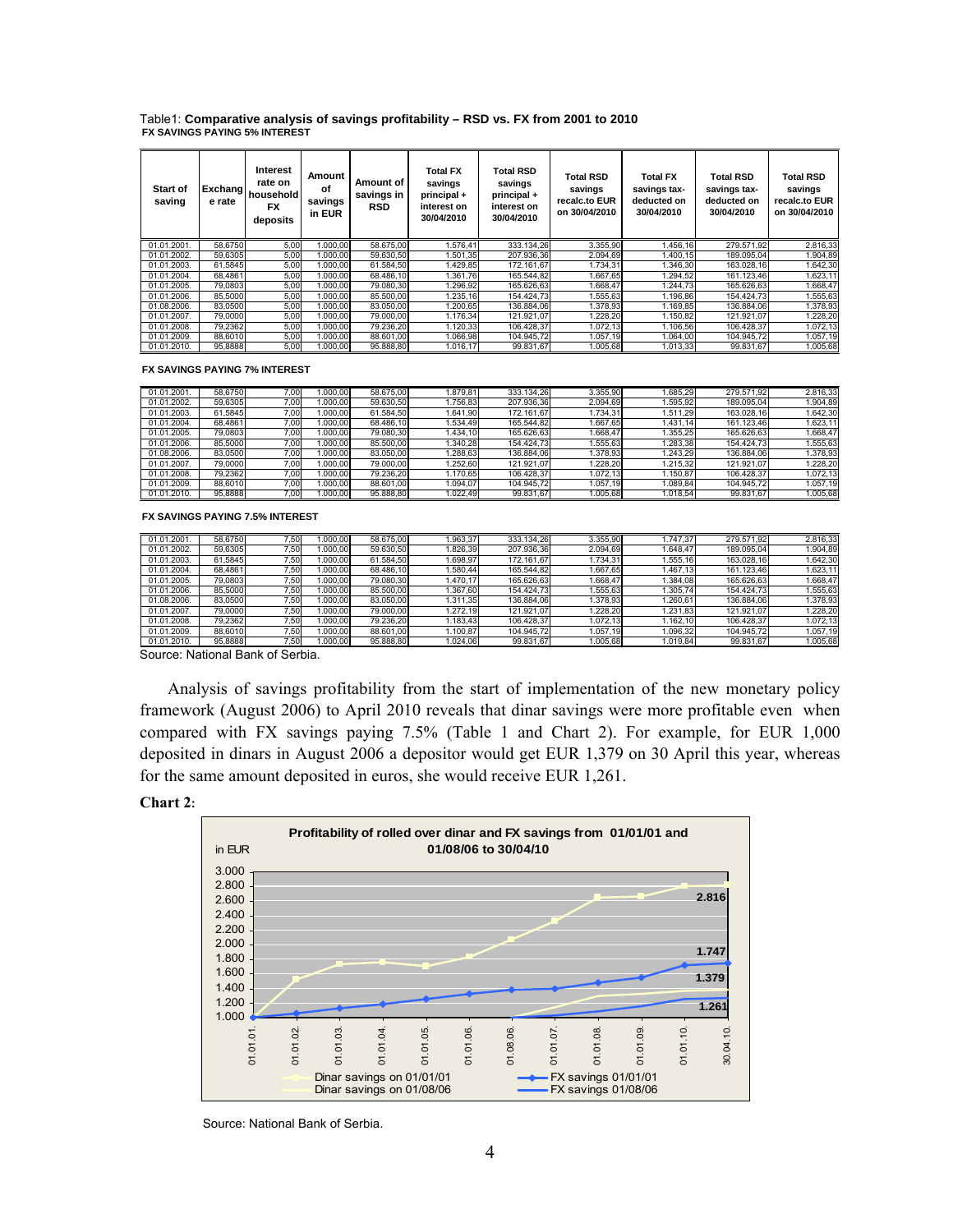The savings profitability projection until the end of 2010 indicates that for EUR 1,000 deposited in dinars on 1 January 2001, at August 2010 exchange rate, a depositor would get EUR 2,881 (principal plus accrued interest tax deducted) on 31 December 2010, whereas for the same amount deposited in FX, he would get only 1,757 (Chart 3). Dinar savings appear to be more profitable until the end of 2010 even if initially termed in August 2006. In that case, at year-end, dinar savings would equal EUR 1,411 and FX savings EUR 1,294.



**Source: National Bank of Serbia** 

The savings profitability projection until the end of 2010 shows that dinar savings deposited on 1 January 2001 would be more profitable than FX savings at all exchange rates up to the rate of 172 dinars for one euro.

If the period from the adoption of the new monetary policy framework until end-2010 is observed, dinar savings would be more profitable than FX savings at all exchange rates up to the rate of 114.5 dinars for one euro.

#### 3.2.Profitability by period

The second analysis has shown that from 2001 to 2010 one-year time savings in dinars were more profitable than savings in FX for a larger number of periods. When comparing one-year time savings in dinars with the same maturity FX savings with a per annum interest of 5.0%, dinar savings are more profitable in 67 out of 108 periods. FX savings were more profitable in 41 periods, or to be more specific, from April 2003 to November 2004, then from end-2007 to November 2008, as well as from May 2009 onwards due to the depreciation of the dinar and a concurrent decrease in interest rates on dinar savings. What further reinforced the profitability of FX savings from February 2009 until the end of that year was the suspension of tax on capital gains on FX savings in that period.

Saving in dinars paid off more in a larger number of periods even at 7.0 and 7.5% interest on FX savings – in 61 periods in case of the former (Table 2 in the Appendix and Chart 4) and in 58 periods in case of the latter.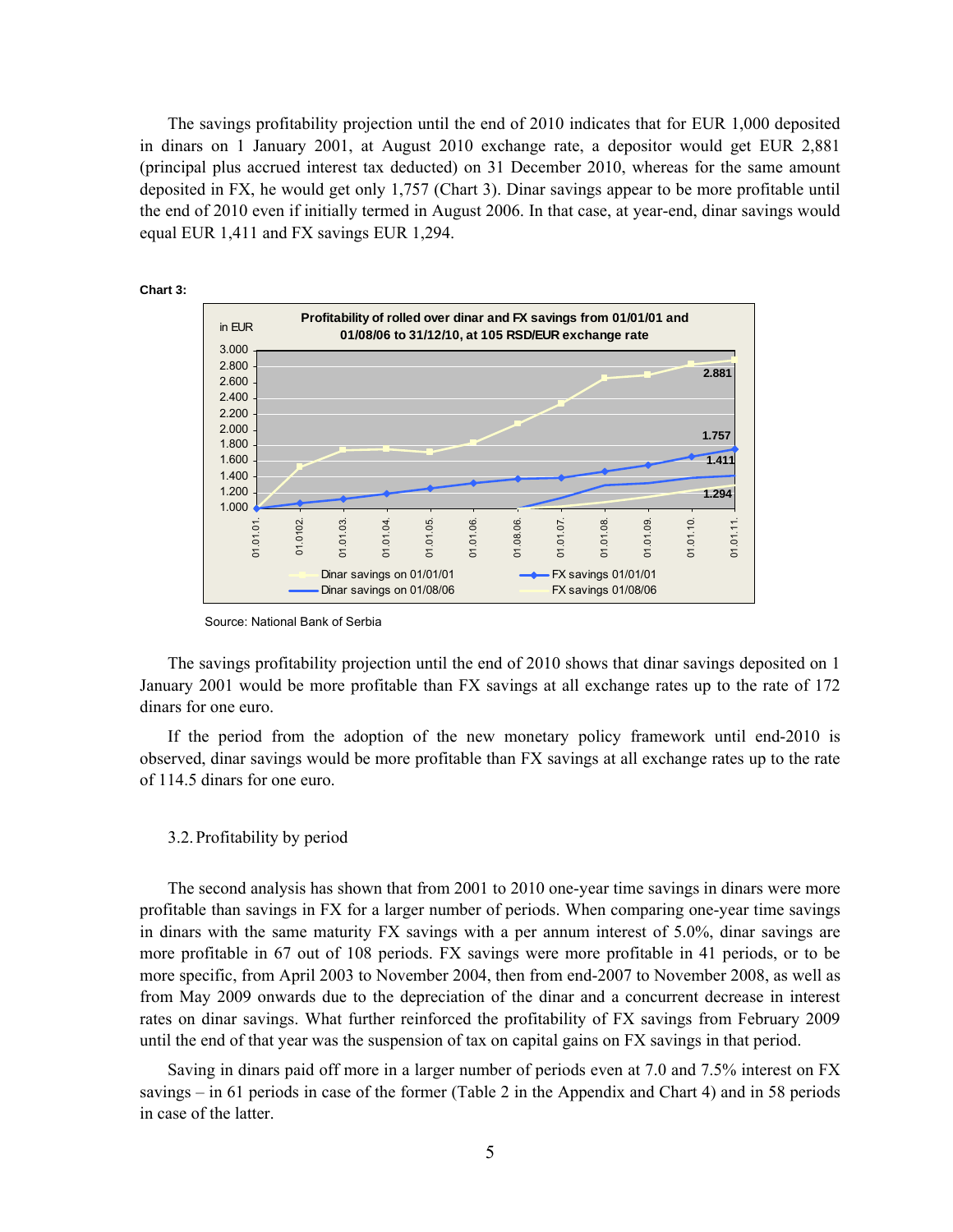Three-month time deposits in dinars were more profitable in a larger number of periods than those in FX. At a 5.0% p.a. interest on three-month FX deposits, savings in dinars proved more profitable in 63 periods and savings in FX in 45 periods (Table 3 in the Appendix and Chart 4). At an interest rate of 7.0% on FX savings, dinar savings continue to be more profitable in 59 periods. The outcome is similar even at a 7.5% interest on FX savings, in which case savings in dinars are more profitable in 58 and savings in FX in 50 periods.





# *4. Conclusion*

Comparative analyses of the profitability of dinar and FX savings from 2001 to 2010 have shown that:

- dinars savings deposited from 2001 to 2008 and rolled over until April 2010 were more profitable than FX savings paying interest of 5% and 7%, while compared against FX savings paying 7.5% interest, savings in dinars were more profitable up to 2007;

- dinar savings deposited in August 2006 and rolled over until April 2010 paid off better than FX savings for each of the three interest rates on FX savings analysed;

- dinar savings deposited in January 2001 or in August 2006 would be more profitable at the end of 2010 than FX savings up to the exchange rate of 172 or 114.5 dinars for one euro;

- one-year and three-month dinar savings paid off better than FX savings of the same maturities in a larger number of periods observed.

The analyses have shown that for the most part of the period observed it was more profitable to save in dinars than in FX, especially for longer maturities, owing primarily to significantly higher interest rates on dinar savings, as well as to their more favourable tax treatment, since dinar savings have been exempt from the capital gains taxation since 2005.

Source: National Bank of Serbia.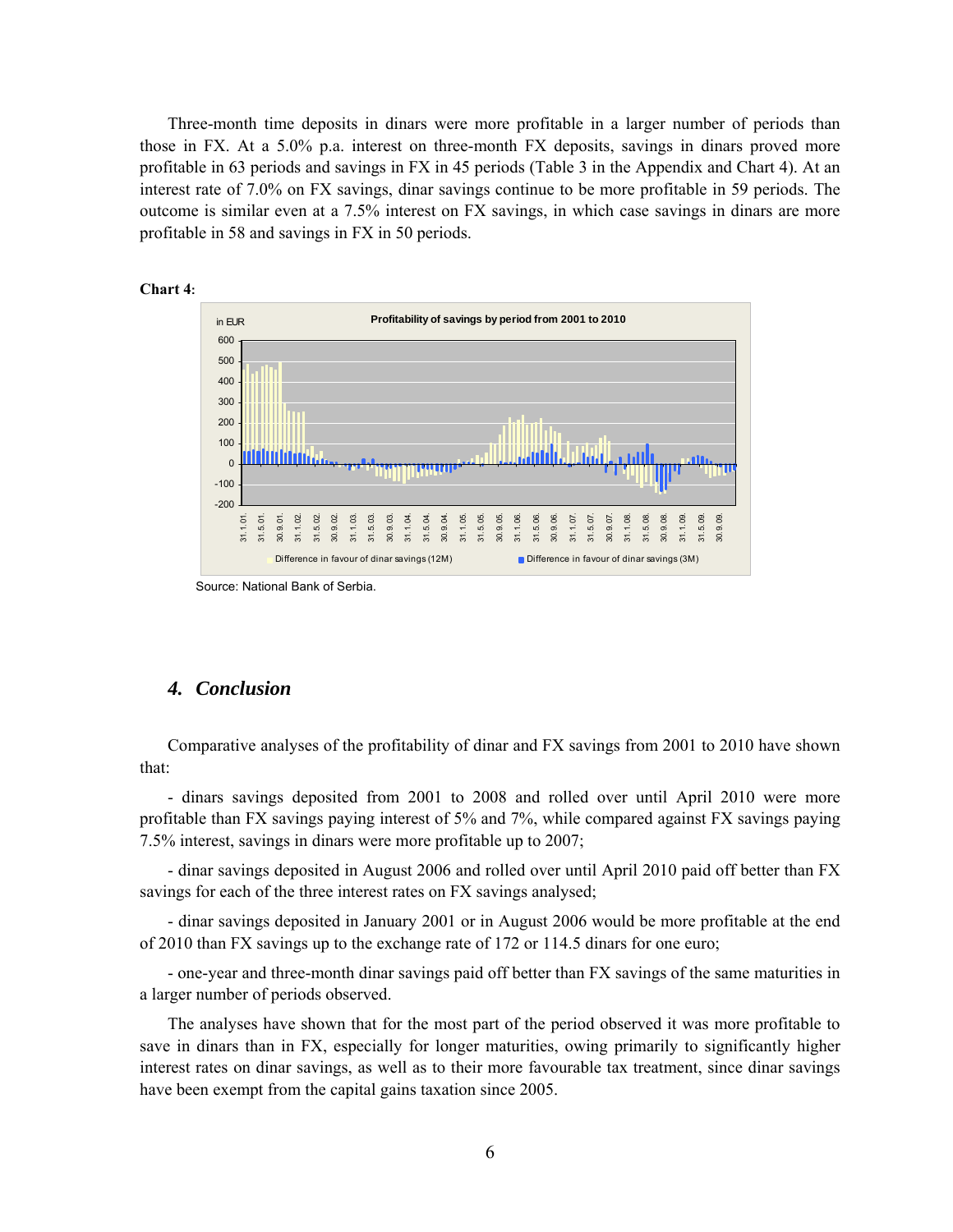One can never tell with certainty which savings will be more profitable in the period ahead but the results of the analyses indicate that saving in dinars mostly paid off better over the past ten years. Most households, however, choose to save in FX due to the history of macroeconomic instability and hyperinflation especially during the 1990s when dinar savings were rendered worthless. Households' preferences and the profitability of dinar savings in the future will depend primarily on the overall macroeconomic stability, inflation, interest rate differential between dinar and FX savings, tax treatment and the degree of appreciation/depreciation of the dinar.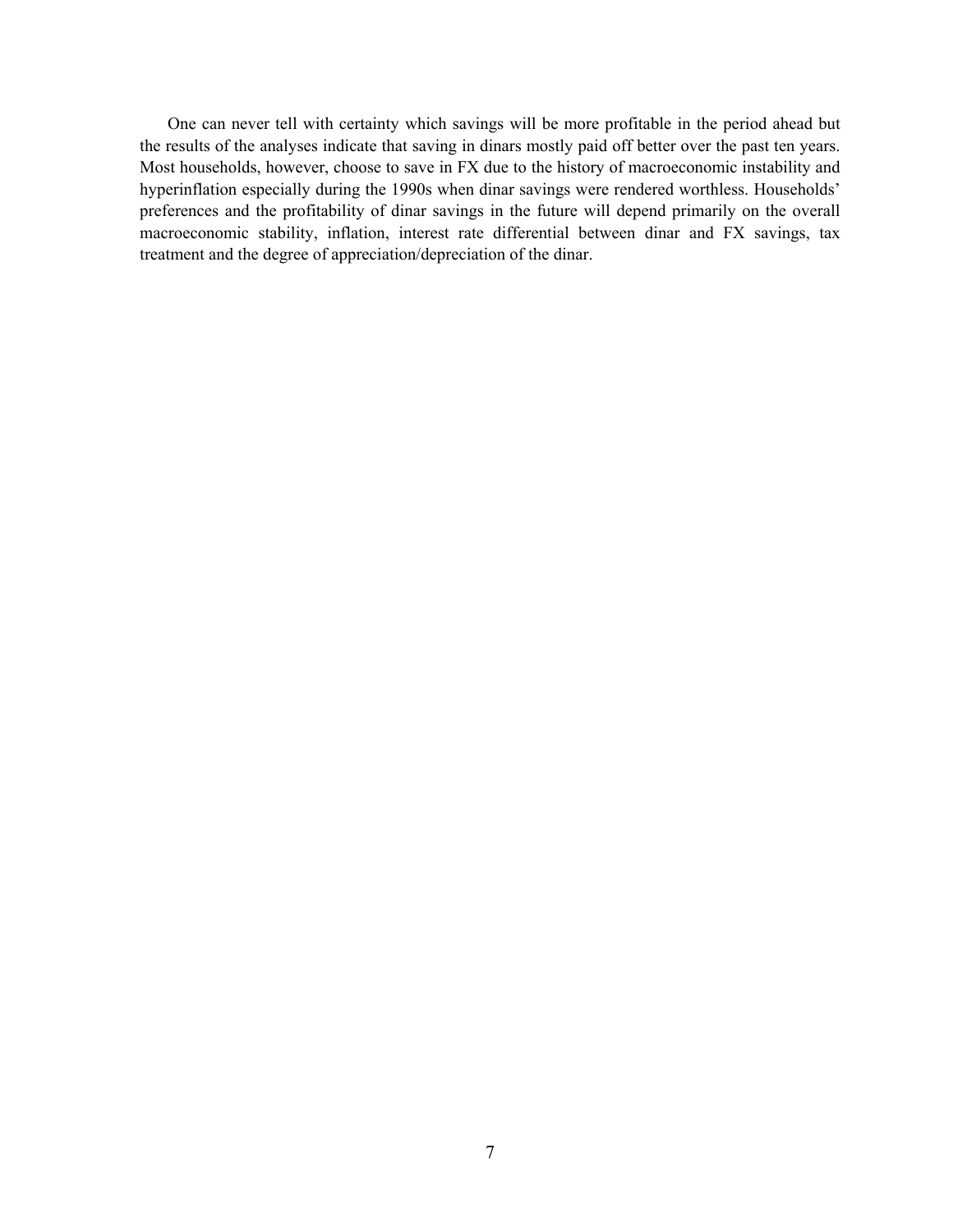# Appendix

|                          |                          | araavo anaryois or 12m savings |                   | Interest rate on 12M time |                                |                          |                          |                                |                                                |                                  |
|--------------------------|--------------------------|--------------------------------|-------------------|---------------------------|--------------------------------|--------------------------|--------------------------|--------------------------------|------------------------------------------------|----------------------------------|
|                          | Initial deposit          |                                |                   | savings, p.a.             | Deposit at the end of the term |                          |                          |                                |                                                |                                  |
| Date                     | Savings in<br><b>EUR</b> | Savings in<br><b>RSD</b>       | <b>FX savings</b> | Dinar savings             | Date                           | Savings in<br><b>EUR</b> | Savings in<br><b>RSD</b> | Dinar savings<br>in euro terms | Difference<br>in favour of<br>dinar<br>savings | Dinar savings more<br>profitable |
| $\mathbf{1}$             | 2                        | 3                              | 4                 | 5                         | 6                              | 7                        | 8                        | 9                              | 10                                             |                                  |
| 31.1.2001                | 1.000                    | 58.623                         | 7,00              | 69,62                     | 31.1.2002                      | 1.056                    | 91.275                   | 1.517                          | 461                                            | $\begin{array}{c} + \end{array}$ |
| 28.2.2001.               | 1.000                    | 58.905                         | 7,00              | 71,61                     | 28.2.2002.                     | 1.056                    | 92.651                   | 1.543                          | 487                                            | $\ddot{}$                        |
| 31.3.2001.               | 1.000                    | 59.283                         | 7,00              | 65,28                     | 31.3.2002.                     | 1.056                    | 90.244                   | 1.497                          | 441                                            | $\ddot{}$                        |
| 30.4.2001.               | 1.000                    | 59.324                         | 7,00              | 66,90                     | 30.4.2002.                     | 1.056                    | 91.075                   | 1.507                          | 451                                            | $\begin{array}{c} + \end{array}$ |
| 31.5.2001.               | 1.000                    | 59.616                         | 7,00              | 69,24                     | 31.5.2002.                     | 1.056                    | 92.638                   | 1.531                          | 475                                            | $\ddot{}$                        |
| 30.6.2001.               | 1.000                    | 59.368                         | 7,00              | 71,43                     | 30.6.2002.                     | 1.056                    | 93.295                   | 1.538                          | 482                                            | $\begin{array}{c} + \end{array}$ |
| 31.7.2001.               | 1.000                    | 59.612                         | 7,00              | 69,43                     | 31.7.2002.                     | 1.056                    | 92.723                   | 1.525                          | 469                                            | $\ddot{}$                        |
| 31.8.2001.               | 1.000                    | 59.676                         | 7,00              | 68,48                     | 31.8.2002.                     | 1.056                    | 92.368                   | 1.516                          | 460                                            | $\ddot{}$                        |
| 30.9.2001.               | 1.000                    | 59.759                         | 7,00              | 72,64                     | 30.9.2002.                     | 1.056                    | 94.485                   | 1.551                          | 495                                            | $\begin{array}{c} + \end{array}$ |
| 31.10.2001.              | 1.000                    | 59.975                         | 7,00              |                           | 46,90 31.10.2002               | 1.056                    | 82.476                   | 1.350                          | 294                                            | $\begin{array}{c} + \end{array}$ |
| 30.11.2001.              | 1.000                    | 60.094                         | 7,00              |                           | 43,45 30.11.2002               | 1.056                    | 80.982                   | 1.315                          | 259                                            | $\begin{array}{c} + \end{array}$ |
| 31.12.2001               | 1.000                    | 59.706                         | 7,00              | 44,24                     | 31.12.2002                     | 1.056                    | 80.836                   | 1.314                          | 258                                            | $\begin{array}{c} + \end{array}$ |
| 31.1.2002.               | 1.000                    | 60.177                         | 7,00              | 44,40                     | 31.1.2003                      | 1.056                    | 81.554                   | 1.307                          | 251                                            | $\begin{array}{c} + \end{array}$ |
| 28.2.2002.               | 1.000                    | 60.054                         | 7,00              | 48,13                     | 28.2.2003.                     | 1.056                    | 83.177                   | 1.314                          | 258                                            | $\begin{array}{c} + \end{array}$ |
| 31.3.2002.               | 1.000                    | 60.287                         | 7,00              | 25,82                     | 31.3.2003.                     | 1.056                    | 72.741                   | 1.130                          | 74                                             | $\begin{array}{c} + \end{array}$ |
| 30.4.2002                | 1.000                    | 60.442                         | 7,00              | 26,03                     | 30.4.2003                      | 1.056                    | 73.031                   | 1.141                          | 85                                             | $\ddot{}$                        |
| 31.5.2002.               | 1.000                    | 60.526                         | 7,00              | 24,52                     | 31.5.2003                      | 1.056                    | 72.399                   | 1.103                          | 47                                             | $\begin{array}{c} + \end{array}$ |
| 30.6.2002.               | 1.000                    | 60.641                         | 7,00              | 23,50                     | 30.6.2003.                     | 1.056                    | 72.042                   | 1.121                          | 65                                             | $\begin{array}{c} + \end{array}$ |
| 31.7.2002.               | 1.000                    | 60.809                         | 7,00              | 18,88                     | 31.7.2003                      | 1.056                    | 69.996                   | 1.076                          | 20                                             | $\ddot{}$                        |
| 31.8.2002.               | 1.000                    | 60.942                         | 7,00              | 17,38                     | 31.8.2003.                     | 1.056                    | 69.413                   | 1.063                          | 7                                              | $\begin{array}{c} + \end{array}$ |
| 30.9.2002.               | 1.000                    | 60.930                         | 7,00              | 18,29                     | 30.9.2003.                     | 1.056                    | 69.844                   | 1.059                          | 3                                              | $\ddot{}$                        |
| 31.10.2002               | 1.000                    | 61.101                         | 7,00              |                           | 17,65 31.10.2003               | 1.056                    | 69.727                   | 1.044                          | $-12$                                          |                                  |
| 30.11.2002               | 1.000                    | 61.596                         | 7,00              |                           | 18,86 30.11.2003               | 1.056                    | 70.888                   | 1.047                          | -9                                             |                                  |
| 31.12.2002               | 1.000                    | 61.515                         | 7,00              |                           | 19,44 31.12.2003               | 1.056                    | 71.081                   | 1.041                          | $-15$<br>$-24$                                 |                                  |
| 31.1.2003.               | 1.000                    | 62.414<br>63.292               | 7,00              | 17,38<br>18,03            | 31.1.2004.<br>28.2.2004        | 1.056                    | 71.090<br>72.423         | 1.032<br>1.042                 | $-14$                                          |                                  |
| 28.2.2003.               | 1.000                    |                                | 7,00              |                           |                                | 1.056                    |                          |                                | $-12$                                          |                                  |
| 31.3.2003.<br>30.4.2003. | 1.000<br>1.000           | 64.383<br>63.986               | 7,00<br>7,00      | 16,43<br>16,32            | 31.3.2004.<br>30.4.2004.       | 1.056<br>1.056           | 72.843<br>72.338         | 1.044<br>1.029                 | $-27$                                          |                                  |
| 31.5.2003.               | 1.000                    | 65.625                         | 7,00              | 15,62                     | 31.5.2004.                     | 1.056                    | 73.823                   | 1.038                          | $-18$                                          |                                  |
| 30.6.2003.               | 1.000                    | 64.268                         | 7,00              | 15,34                     | 30.6.2004.                     | 1.056                    | 72.156                   | 1.000                          | -56                                            |                                  |
| 31.7.2003.               | 1.000                    | 65.032                         | 7,00              | 14,95                     | 31.7.2004.                     | 1.056                    | 72.807                   | 998                            | $-58$                                          |                                  |
| 31.8.2003.               | 1.000                    | 65.291                         | 7,00              | 14,28                     | 31.8.2004.                     | 1.056                    | 72.749                   | 987                            | -69                                            |                                  |
| 30.9.2003.               | 1.000                    | 65.956                         | 7,00              | 15,90                     | 30.9.2004.                     | 1.056                    | 74.344                   | 991                            | -65                                            |                                  |
| 31.10.2003               | 1.000                    | 66.775                         | 7,00              | 14,41                     | 31.10.2004                     | 1.056                    | 74.474                   | 977                            | $-79$                                          |                                  |
| 30.11.2003.              | 1.000                    | 67.689                         | 7,00              |                           | 14,93 30.11.2004               | 1.056                    | 75.772                   | 980                            | $-76$                                          |                                  |
| 31.12.2003.              | 1.000                    | 68.313                         | 7,00              |                           | 14,54 31.12.2004.              | 1.056                    | 76.262                   | 967                            | $-89$                                          |                                  |
| 31.1.2004.               | 1.000                    | 68.883                         | 7,00              |                           | 14,45 31.1.2005.               | $\overline{1.056}$       | 78.839                   | 982                            | $-74$                                          |                                  |
| 28.2.2004.               | 1.000                    | 69.517                         | 7,00              |                           | 15,24 28.2.2005.               | 1.056                    | 80.109                   | 995                            | $-61$                                          |                                  |
| 31.3.2004.               | 1.000                    | 69.800                         | 7,00              |                           | 14,86 31.3.2005.               | 1.056                    | 80.169                   | 989                            | -67                                            |                                  |
| 30.4.2004.               | 1.000                    | 70.305                         | 7,00              |                           | 15,94 30.4.2005.               | 1.056                    | 81.514                   | 1.000                          | $-56$                                          |                                  |
| 31.5.2004.               | 1.000                    | 71.142                         | 7,00              | 15,26                     | 31.5.2005.                     | 1.056                    | 81.997                   | 999                            | $-57$                                          |                                  |
| 30.6.2004.               | 1.000                    | 72.176                         | 7,00              | 15,53                     | 30.6.2005.                     | 1.056                    | 83.382                   | 1.007                          | $-49$                                          |                                  |
| 31.7.2004.               | 1.000                    | 72.979                         | 7,00              |                           | 15,12 31.7.2005.               | 1.056                    | 84.016                   | 1.005                          | $-51$                                          |                                  |
| 31.8.2004.               | 1.000                    | 73.744                         | 7,00              |                           | 15,26 31.8.2005.               | 1.056                    | 84.996                   | 1.007                          | $-49$                                          |                                  |
| 30.9.2004.               | 1.000                    | 75.000                         | 7,00              | 15,53                     | 30.9.2005.                     | 1.056                    | 86.644                   | 1.023                          | $-33$                                          |                                  |
| 31.10.2004.              | 1.000                    | 76.255                         | 7,00              |                           | 14,32 31.10.2005               | 1.056                    | 87.175                   | 1.019                          | $-37$                                          |                                  |
| 30.11.2004.              | 1.000                    | 77.347                         | 7,00              |                           | 16,93 30.11.2005.              | 1.056                    | 90.439                   | 1.047                          | -9                                             |                                  |
| 31.12.2004.              | 1.000                    | 78.885                         | 7,00              |                           | 16,61 31.12.2005.              | 1.056                    | 91.987                   | 1.076                          | 20                                             | $\ddot{}$                        |

# Table 2: **Comparative analysis of 12M savings profitability – RSD vs. FX from 2001 to 2010**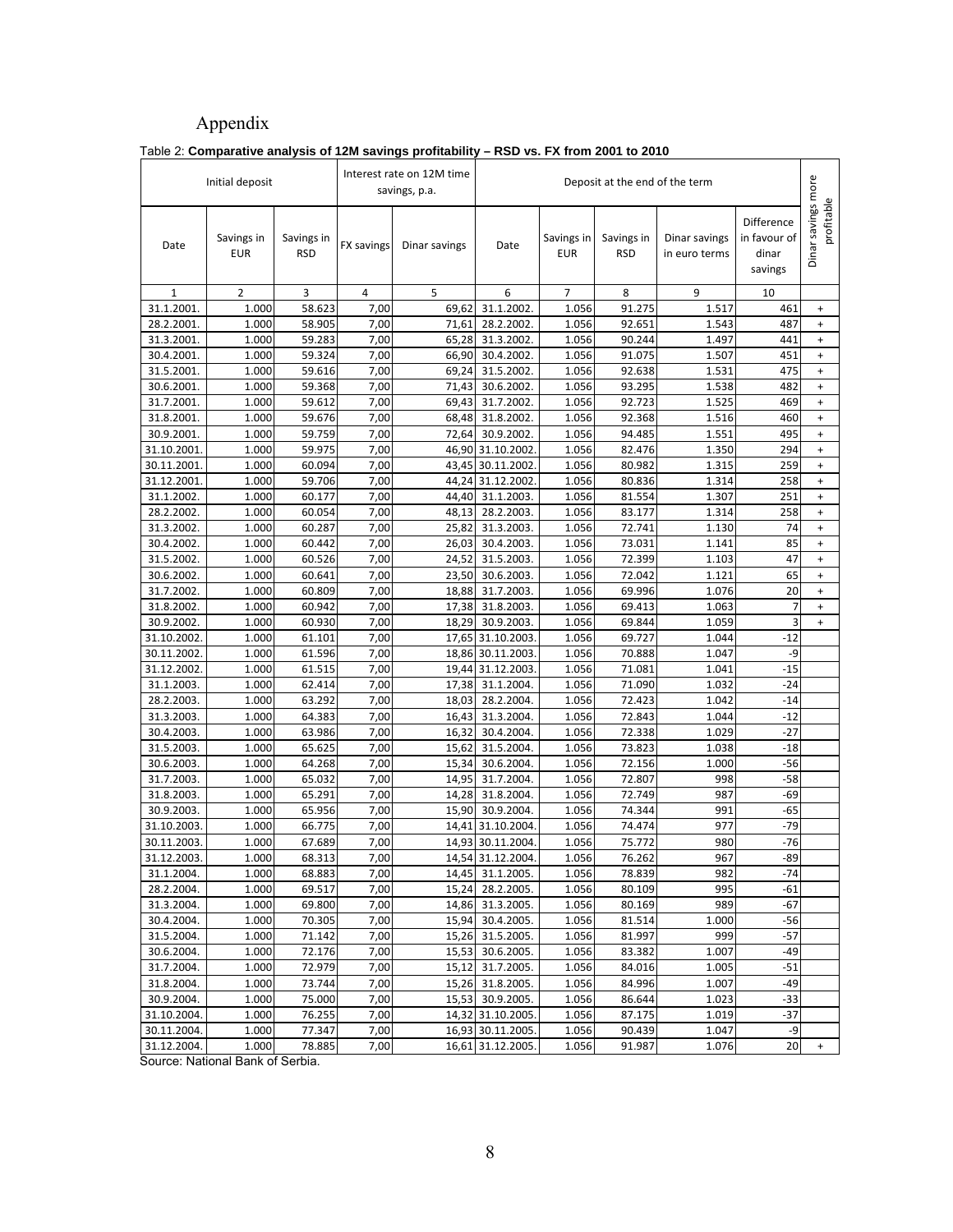|                            | Initial deposit          |                          |                   | Interest rate on 12M time<br>savings, p.a. | Deposit at the end of the term         |                          |                          |                                |                                                |                                  |
|----------------------------|--------------------------|--------------------------|-------------------|--------------------------------------------|----------------------------------------|--------------------------|--------------------------|--------------------------------|------------------------------------------------|----------------------------------|
| Date                       | Savings in<br><b>EUR</b> | Savings in<br><b>RSD</b> | <b>FX savings</b> | Dinar savings                              | Date                                   | Savings in<br><b>EUR</b> | Savings in<br><b>RSD</b> | Dinar savings<br>in euro terms | Difference<br>in favour of<br>dinar<br>savings | Dinar savings more<br>profitable |
| 1                          | 2                        | 3                        | 4                 | 5                                          | 6                                      | 7                        | 8                        | 9                              | 10                                             |                                  |
| 31.1.2005                  | 1.000                    | 80.287                   | 7,00              | 15,21                                      | 31.1.2006.                             | 1.056                    | 92.501                   | 1.062                          | 6                                              | $\ddot{}$                        |
| 28.2.2005<br>31.3.2005     | 1.000                    | 80.520                   | 7,00              | 16,67                                      | 28.2.2006                              | 1.056                    | 93.945                   | 1.073                          | 17<br>25                                       | $\ddot{}$<br>$+$                 |
| 30.4.2005.                 | 1.000<br>1.000           | 81.052<br>81.498         | 7,00<br>7,00      | 15,88<br>16,60                             | 31.3.2006<br>30.4.2006                 | 1.056<br>1.056           | 93.927<br>95.023         | 1.081<br>1.100                 | 44                                             | $\ddot{}$                        |
| 31.5.2005.                 | 1.000                    | 82.040                   | 7,00              | 16,15                                      | 31.5.2006                              | 1.056                    | 95.293                   | 1.087                          | 31                                             | $\ddot{}$                        |
| 30.6.2005.                 | 1.000                    | 82.775                   | 7,00              | 15,48                                      | 30.6.2006                              | 1.056                    | 95.589                   | 1.111                          | 55                                             | $\ddot{}$                        |
| 31.7.2005.                 | 1.000                    | 83.630                   | 7,00              | 15,08                                      | 31.7.2006                              | 1.056                    | 96.241                   | 1.160                          | 104                                            | $\ddot{}$                        |
| 31.8.2005.                 | 1.000                    | 84.430                   | 7,00              | 15,48                                      | 31.8.2006                              | 1.056                    | 97.501                   | 1.152                          | 96                                             | $\ddot{}$                        |
| 30.9.2005.                 | 1.000                    | 84.700                   | 7,00              | 16,18                                      | 30.9.2006.                             | 1.056                    | 98.401                   | 1.200                          | 144                                            | $+$                              |
| 31.10.2005.                | 1.000                    | 85.526                   | 7,00              | 16,02                                      | 31.10.2006                             | 1.056                    | 99.227                   | 1.242                          | 186                                            | $\ddot{}$                        |
| 30.11.2005.                | 1.000                    | 86.371                   | 7,00              |                                            | 16,60 30.11.2006                       | 1.056                    | 100.705                  | 1.280                          | 224                                            | $+$                              |
| 31.12.2005                 | 1.000<br>1.000           | 85.500<br>87.120         | 7,00              | 16,29                                      | 31.12.2006                             | 1.056<br>1.056           | 99.428<br>100.725        | 1.259<br>1.275                 | 203<br>219                                     | $\ddot{}$                        |
| 31.1.2006.<br>28.2.2006.   | 1.000                    | 87.516                   | 7,00<br>7,00      | 15,62<br>18,34                             | 31.1.2007<br>28.2.2007.                | 1.056                    | 103.564                  | 1.295                          | 239                                            | $\ddot{}$<br>$\ddot{}$           |
| 31.3.2006.                 | 1.000                    | 86.901                   | 7,00              | 17,10                                      | 31.3.2007.                             | 1.056                    | 101.764                  | 1.247                          | 191                                            | $\ddot{}$                        |
| 30.4.2006.                 | 1.000                    | 86.350                   | 7,00              | 17,44                                      | 30.4.2007                              | 1.056                    | 101.409                  | 1.256                          | 200                                            | $\ddot{}$                        |
| 31.5.2006.                 | 1.000                    | 87.638                   | 7,00              | 16,83                                      | 31.5.2007                              | 1.056                    | 102.389                  | 1.261                          | 205                                            | $\ddot{}$                        |
| 30.6.2006.                 | 1.000                    | 86.000                   | 7,00              | 17,30                                      | 30.6.2007                              | 1.056                    | 100.876                  | 1.277                          | 221                                            | $\ddot{}$                        |
| 31.7.2006.                 | 1.000                    | 83.000                   | 7,00              | 16,97                                      | 31.7.2007.                             | 1.056                    | 97.083                   | 1.221                          | 165                                            | $\ddot{}$                        |
| 31.8.2006.                 | 1.000                    | 84.600                   | 7,00              | 16,97                                      | 31.8.2007.                             | 1.056                    | 98.955                   | 1.239                          | 183                                            | $\ddot{}$                        |
| 30.9.2006.                 | 1.000                    | 82.000                   | 7,00              | 17,16                                      | 30.9.2007.                             | 1.056                    | 96.069                   | 1.218                          | 162                                            | $+$                              |
| 31.10.2006.<br>30.11.2006. | 1.000<br>1.000           | 79.920<br>78.650         | 7,00<br>7,00      | 16,70<br>16,88                             | 31.10.2007<br>30.11.2007               | 1.056<br>1.056           | 93.263<br>91.923         | 1.207<br>1.085                 | 151<br>29                                      | $\ddot{}$<br>$+$                 |
| 31.12.2006.                | 1.000                    | 79.000                   | 7,00              |                                            | 17,24 31.12.2007                       | 1.056                    | 92.619                   | 1.169                          | 113                                            | $\ddot{}$                        |
| 31.1.2007.                 | 1.000                    | 79.000                   | 7,00              | 17,24                                      | 31.1.2008                              | 1.056                    | 92.619                   | 1.119                          | 63                                             | $\ddot{}$                        |
| 28.2.2007.                 | 1.000                    | 79.990                   | 7,00              | 19,10                                      | 28.2.2008                              | 1.056                    | 95.269                   | 1.141                          | 85                                             | $\ddot{}$                        |
| 31.3.2007.                 | 1.000                    | 81.574                   | 7,00              | 15,21                                      | 31.3.2008                              | 1.056                    | 93.984                   | 1.142                          | 86                                             | $+$                              |
| 30.4.2007.                 | 1.000                    | 80.725                   | 7,00              | 15,34                                      | 30.4.2008                              | 1.056                    | 93.110                   | 1.162                          | 106                                            | $\ddot{}$                        |
| 31.5.2007.                 | 1.000                    | 81.206                   | 7,00              | 15,08                                      | 31.5.2008                              | 1.056                    | 93.451                   | 1.134                          | 78                                             | $\ddot{}$                        |
| 30.6.2007.                 | 1.000                    | 79.025                   | 7,00              | 14,65                                      | 30.6.2008                              | 1.056                    | 90.602                   | 1.147                          | 91                                             | $\ddot{}$                        |
| 31.7.2007.<br>31.8.2007.   | 1.000<br>1.000           | 79.528<br>79.890         | 7,00              | 14,41<br>14,41                             | 31.7.2008                              | 1.056<br>1.056           | 90.989<br>91.403         | 1.182<br>1.196                 | 126<br>140                                     | $\ddot{}$                        |
| 30.9.2007.                 | 1.000                    | 78.861                   | 7,00<br>7,00      | 13,41                                      | 31.8.2008<br>30.9.2008.                | 1.056                    | 89.439                   | 1.168                          | 112                                            | $\ddot{}$<br>$+$                 |
| 31.10.2007.                | 1.000                    | 77.240                   | 7,00              | 13,09                                      | 31.10.2008                             | 1.056                    | 87.348                   | 1.028                          | -28                                            |                                  |
| 30.11.2007.                | 1.000                    | 84.754                   | 7,00              | 13,96                                      | 30.11.2008                             | 1.056                    | 96.587                   | 1.083                          | 27                                             | $+$                              |
| 31.12.2007.                | 1.000                    | 79.236                   | 7,00              |                                            | 13,35 31.12.2008                       | 1.056                    | 89.815                   | 1.014                          | $-42$                                          |                                  |
| 31.1.2008                  | 1.000                    | 82.772                   | 7,00              | 13,26                                      | 31.1.2009                              | 1.070                    | 93.745                   | 996                            | $-74$                                          |                                  |
| 28.2.2008                  | 1.000                    | 83.464                   | 7,00              | 14,23                                      | 28.2.2009                              | 1.070                    | 95.343                   | 1.016                          | $-54$                                          |                                  |
| 31.3.2008.                 | 1.000                    | 82.315                   | 7,00              | 13,26                                      | 31.3.2009.                             | 1.070                    | 93.227                   | 984                            | -86                                            |                                  |
| 30.4.2008.<br>31.5.2008.   | 1.000<br>1.000           | 80.130<br>82.430         | 7,00<br>7,00      |                                            | 13,59 30.4.2009.<br>13,26 31.5.2009.   | 1.070<br>1.070           | 91.020<br>93.358         | 956<br>986                     | $-114$<br>$-84$                                |                                  |
| 30.6.2008.                 | 1.000                    | 78.978                   | 7,00              |                                            | 14,00 30.6.2009.                       | 1.070                    | 90.038                   | 964                            | $-106$                                         |                                  |
| 31.7.2008.                 | 1.000                    | 76.994                   | 7,00              |                                            | 12,99 31.7.2009.                       | 1.070                    | 86.997                   | 934                            | $-136$                                         |                                  |
| 31.8.2008.                 | 1.000                    | 76.444                   | 7,00              |                                            | 12,99 31.8.2009.                       | 1.070                    | 86.376                   | 928                            | $-142$                                         |                                  |
| 30.9.2008.                 | 1.000                    | 76.597                   | 7,00              |                                            | 13,18 30.9.2009.                       | 1.070                    | 86.693                   | 932                            | $-138$                                         |                                  |
| 31.10.2008.                | 1.000                    | 84.991                   | 7,00              |                                            | 13,39 31.10.2009                       | 1.070                    | 96.371                   | 1.031                          | $-39$                                          |                                  |
| 30.11.2008.                | 1.000                    | 89.195                   | 7,00              |                                            | 13,87 30.11.2009.                      | 1.070                    | 101.563                  | 1.072                          | $\overline{2}$                                 | $\ddot{}$                        |
| 31.12.2008.                | 1.000                    | 88.601                   | 7,00              |                                            | 12,86 31.12.2009.                      | 1.070                    | 99.996                   | 1.043                          | $-27$                                          |                                  |
| 31.1.2009.<br>28.2.2009.   | 1.000<br>1.000           | 94.101<br>93.802         | 7,00<br>7,00      |                                            | 13,09 31.1.2010.<br>28.2.2010.         | 1.056<br>1.056           | 106.416<br>107.902       | 1.081<br>1.083                 | 25<br>27                                       |                                  |
| 31.3.2009.                 | 1.000                    | 94.778                   | 7,00              | 15,03<br>13,75                             | 31.3.2010.                             | 1.063                    | 107.807                  | 1.081                          | 18                                             |                                  |
| 30.4.2009.                 | 1.000                    | 95.240                   | 7,00              |                                            | 14,10 30.4.2010.                       | 1.063                    | 108.668                  | 1.095                          | 32                                             | $\ddot{}$                        |
| 31.5.2009.                 | 1.000                    | 94.716                   | 7,00              | 13,22                                      | 31.5.2010.                             | 1.063                    | 107.235                  | 1.044                          | $-19$                                          |                                  |
| 30.6.2009.                 | 1.000                    | 93.442                   | 7,00              |                                            | 14,10 30.6.2010.                       | 1.063                    | 106.616                  | 1.022                          | $-41$                                          |                                  |
| 31.7.2009.                 | 1.000                    | 93.193                   | 7,00              | 13,75                                      | 31.7.2010.                             | 1.063                    | 106.005                  | 998                            | $-65$                                          |                                  |
| 31.8.2009.                 | 1.000                    | 93.074                   | 7,00              |                                            | 13,88 31.8.2010.                       | 1.063                    | 105.992                  | 1.008                          | $-55$                                          |                                  |
| 30.9.2009.                 | 1.000                    | 93.011                   | 7,00              |                                            | 14,24 30.9.2010.                       | 1.063                    | 106.253                  | 1.011                          | $-52$                                          |                                  |
| 31.10.2009.<br>30.11.2009. | 1.000<br>1.000           | 93.435<br>94.758         | 7,00              |                                            | 13,48 31.10.2010.<br>13,82 30.11.2010. | 1.063<br>1.063           | 106.032<br>107.858       | 1.009<br>1.026                 | $-54$<br>$-37$                                 |                                  |
| 31.12.2009.                | 1.000                    | 95.889                   | 7,00<br>7,00      |                                            | 12,95 31.12.2010.                      | 1.063                    | 108.311                  | 1.031                          | $-32$                                          |                                  |
|                            |                          |                          |                   |                                            |                                        |                          |                          |                                |                                                |                                  |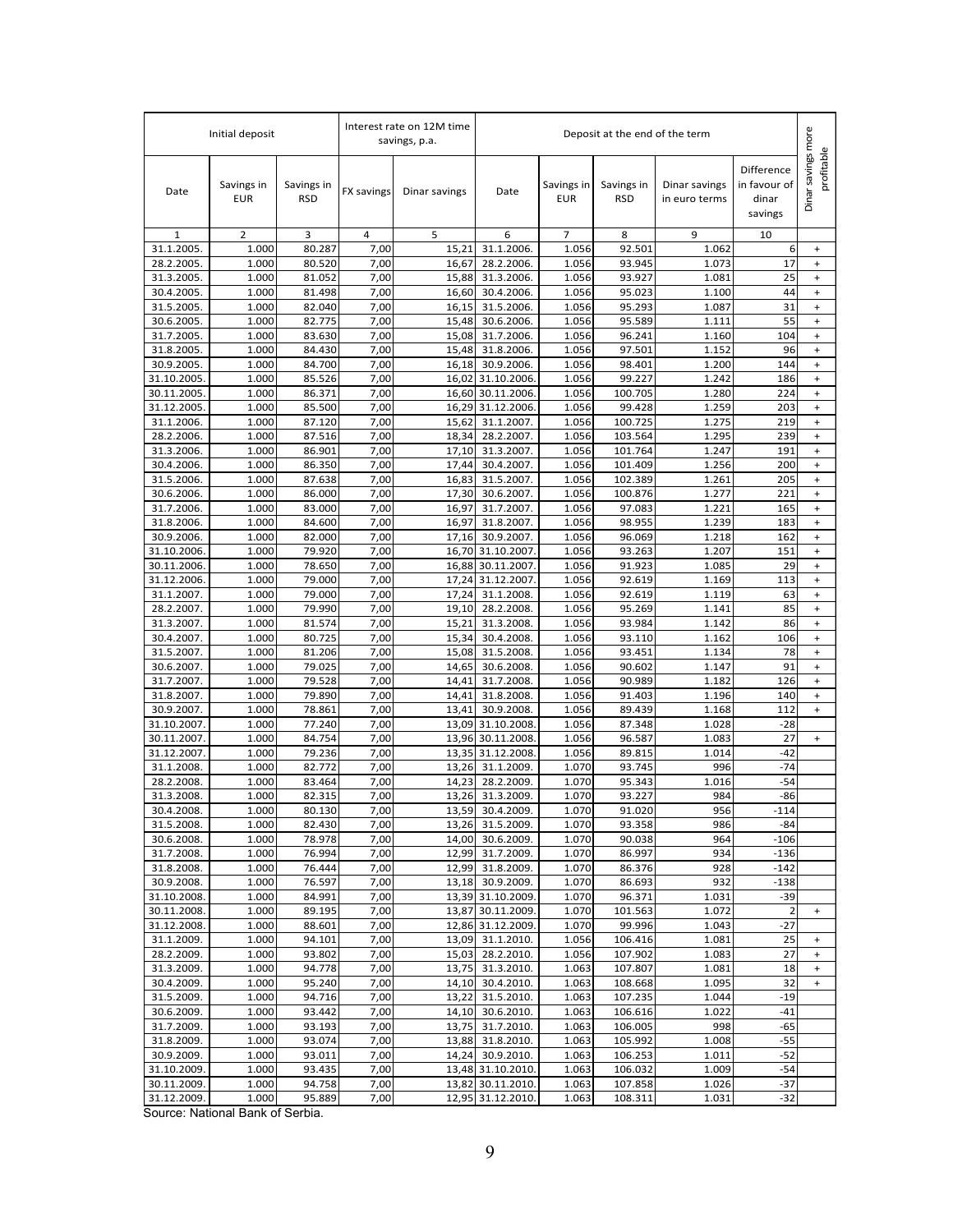|                           | Initial deposit          |                          |              | Interest rate on 3M time<br>savings, p.a. | Deposit at the end of the term |                   |                          |                                |                                                |                                  |
|---------------------------|--------------------------|--------------------------|--------------|-------------------------------------------|--------------------------------|-------------------|--------------------------|--------------------------------|------------------------------------------------|----------------------------------|
| Date                      | Savings in<br><b>EUR</b> | Savings in<br><b>RSD</b> | FX savings   | Dinar savings                             | Date                           | Savings in<br>EUR | Savings in<br><b>RSD</b> | Dinar savings<br>in euro terms | Difference<br>in favour of<br>dinar<br>savings | Dinar savings more<br>profitable |
| $\mathbf{1}$              | $\overline{2}$           | 3                        | 4            | 5                                         | 6                              | $\overline{7}$    | 8                        | 9                              | 10                                             |                                  |
| 31.1.2001.                | 1.000                    | 58.623                   | 5,00         | 47,74                                     | 30.4.2001                      | 1.010             | 63.430                   | 1.069                          | 59                                             | $\ddot{}$                        |
| 28.2.2001                 | 1.000                    | 58.905                   | 5,00         | 49,26                                     | 31.5.2001.                     | 1.010             | 63.867                   | 1.071                          | 61                                             | $\ddot{}$                        |
| 31.3.2001.                | 1.000                    | 59.283                   | 5,00         | 47,74                                     | 30.6.2001.                     | 1.010             | 64.144                   | 1.080                          | 71                                             | $\ddot{}$                        |
| 30.4.2001.                | 1.000                    | 59.324                   | 5,00         | 44,98                                     | 31.7.2001.                     | 1.010             | 63.942                   | 1.073                          | 63                                             | $\ddot{}$                        |
| 31.5.2001.                | 1.000                    | 59.616                   | 5,00         | 50,45                                     | 31.8.2001.                     | 1.010             | 64.743                   | 1.085                          | 75                                             | $\ddot{}$                        |
| 30.6.2001.                | 1.000                    | 59.368                   | 5,00         | 45,67                                     | 30.9.2001.                     | 1.010             | 64.051                   | 1.072                          | 62                                             | $\ddot{}$                        |
| 31.7.2001.                | 1.000                    | 59.612                   | 5,00         | 45,89                                     | 31.10.2001                     | 1.010             | 64.335                   | 1.073                          | 63                                             | $\ddot{}$                        |
| 31.8.2001                 | 1.000                    | 59.676                   | 5,00         | 43,09                                     | 30.11.2001                     | 1.010             | 64.150                   | 1.067                          | 58                                             | $\ddot{}$                        |
| 30.9.2001                 | 1.000                    | 59.759                   | 5,00         | 44,47                                     | 31.12.2001                     | 1.010             | 64.365                   | 1.078                          | 68                                             | $\ddot{}$                        |
| 31.10.2001                | 1.000                    | 59.975                   | 5,00         | 38,42                                     | 31.1.2002.                     | 1.010             | 64.038                   | 1.064                          | 54                                             | $\ddot{}$                        |
| 30.11.2001                | 1.000                    | 60.094                   | 5,00         | 39,11                                     | 28.2.2002.                     | 1.010             | 64.229                   | 1.070                          | 60                                             | $\ddot{}$                        |
| 31.12.2001                | 1.000                    | 59.706                   | 5,00         | 37,95                                     | 31.3.2002.                     | 1.010             | 63.706                   | 1.057                          | 47                                             | $\ddot{}$                        |
| 31.1.2002.                | 1.000                    | 60.177                   | 5,00         | 37,16                                     | 30.4.2002.                     | 1.010             | 64.134                   | 1.061                          | 51                                             | $\ddot{}$                        |
| 28.2.2002.                | 1.000                    | 60.054                   | 5,00         | 38,32                                     | 31.5.2002.                     | 1.010             | 64.113                   | 1.059                          | 49                                             | $\begin{array}{c} + \end{array}$ |
| 31.3.2002.                | 1.000                    | 60.287                   | 5,00         | 27,87                                     | 30.6.2002.                     | 1.010             | 63.345                   | 1.045                          | 35                                             | $\ddot{}$                        |
| 30.4.2002.                | 1.000                    | 60.442                   | 5,00         | 21,74                                     | 31.7.2002.                     | 1.010             | 62.879                   | 1.034                          | 24                                             | $\ddot{}$                        |
| 31.5.2002.                | 1.000                    | 60.526                   | 5,00         | 18,20                                     | 31.8.2002.                     | 1.010             | 62.592                   | 1.027                          | 17                                             | $\ddot{}$                        |
| 30.6.2002.                | 1.000                    | 60.641                   | 5,00         | 18,57                                     | 30.9.2002.                     | 1.010             | 62.752                   | 1.030                          | 20                                             | $\ddot{}$                        |
| 31.7.2002.                | 1.000                    | 60.809                   | 5,00         | 16,56                                     | 31.10.2002                     | 1.010             | 62.709                   | 1.026                          | 17                                             | $\ddot{}$                        |
| 31.8.2002.                | 1.000                    | 60.942                   | 5,00         | 14,81                                     | 30.11.2002                     | 1.010             | 62.654                   | 1.017                          | 7                                              | $\ddot{}$                        |
| 30.9.2002.                | 1.000                    | 60.930                   | 5,00         | 15,62                                     | 31.12.2002.                    | 1.010             | 62.731                   | 1.020                          | 10                                             | $\ddot{}$                        |
| 31.10.2002                | 1.000                    | 61.101                   | 5,00         | 15,48                                     | 31.1.2003.                     | 1.010             | 62.891                   | 1.008                          | $-2$                                           |                                  |
| 30.11.2002                | 1.000                    | 61.596                   | 5,00         | 14,93                                     | 28.2.2003.                     | 1.010             | 63.340                   | 1.001                          | -9                                             |                                  |
| 31.12.2002                | 1.000                    | 61.515                   | 5,00         | 14,54                                     | 31.3.2003.                     | 1.010             | 63.215                   | 982                            | $-28$                                          |                                  |
| 31.1.2003.                | 1.000                    | 62.414                   | 5,00         | 14,68                                     | 30.4.2003.                     | 1.010             | 64.153                   | 1.003                          | $-7$                                           |                                  |
| 28.2.2003.                | 1.000                    | 63.292                   | 5,00         | 14,73                                     | 31.5.2003.                     | 1.010             | 65.062                   | 991                            | $-18$                                          |                                  |
| 31.3.2003.                | 1.000                    | 64.383                   | 5,00         | 14,68                                     | 30.6.2003.                     | 1.010             | 66.177                   | 1.030                          | 20                                             | $\ddot{}$                        |
| 30.4.2003.                | 1.000                    | 63.986                   | 5,00         | 15,62                                     | 31.7.2003.                     | 1.010             | 65.878                   | 1.013                          | 3                                              | $\ddot{}$                        |
| 31.5.2003.                | 1.000                    | 65.625                   | 5,00         | 14,54                                     | 31.8.2003.                     | 1.010             | 67.437                   | 1.033                          | 23                                             | $\ddot{}$                        |
| 30.6.2003.                | 1.000                    | 64.268                   | 5,00         | 13,69                                     | 30.9.2003.                     | 1.010             | 65.944                   | 1.000                          | $-10$                                          |                                  |
| 31.7.2003.                | 1.000                    | 65.032                   | 5,00         | 13,35                                     | 31.10.2003                     | 1.010             | 66.687                   | 999                            | $-11$                                          |                                  |
| 31.8.2003.                | 1.000                    | 65.291                   | 5,00         | 13,22                                     | 30.11.2003                     | 1.010             | 66.938                   | 989                            | $-21$                                          |                                  |
| 30.9.2003.                | 1.000                    | 65.956                   | 5,00         | 14,24                                     | 31.12.2003                     | 1.010             | 67.741                   | 992                            | $-18$                                          |                                  |
| 31.10.2003                | 1.000                    | 66.775                   | 5,00         | 13,75                                     | 31.1.2004.                     | 1.010             | 68.524                   | 995                            | $-15$                                          |                                  |
| 30.11.2003.               | 1.000                    | 67.689                   | 5,00         |                                           | 14,65 28.2.2004.               | 1.010             | 69.572                   | 1.001                          | -9                                             |                                  |
| 31.12.2003.<br>31.1.2004. | 1.000                    | 68.313<br>68.883         | 5,00         | 14,15                                     | 31.3.2004.                     | 1.010             | 70.151                   | 1.005                          | $-5$                                           |                                  |
|                           | 1.000                    | 69.517                   | 5,00         | 13,92                                     | 30.4.2004.                     | 1.010             | 70.708<br>71.506         | 1.006<br>1.005                 | $-4$                                           |                                  |
| 28.2.2004.                | 1.000                    |                          | 5,00         |                                           | 15,09 31.5.2004.               | 1.010<br>1.010    |                          | 976                            | $-5$<br>$-34$                                  |                                  |
| 31.3.2004.                | 1.000                    | 69.800                   | 5,00         |                                           | 4,58 30.6.2004.                |                   | 70.429                   |                                | $-19$                                          |                                  |
| 30.4.2004.<br>31.5.2004.  | 1.000<br>1.000           | 70.305<br>71.142         | 5,00<br>5,00 | 15,11                                     | 31.7.2004.<br>13,79 31.8.2004. | 1.010<br>1.010    | 72.318<br>73.010         | 991<br>990                     | $-20$                                          |                                  |
| 30.6.2004.                | 1.000                    | 72.176                   | 5,00         |                                           | 13,45 30.9.2004.               | 1.010             | 74.027                   | 987                            | $-23$                                          |                                  |
| 31.7.2004.                | 1.000                    | 72.979                   | 5,00         |                                           | 12,86 31.10.2004.              | 1.010             | 74.772                   | 981                            | $-29$                                          |                                  |
| 31.8.2004.                | 1.000                    | 73.744                   | 5,00         |                                           | 12,60 30.11.2004.              | 1.010             | 75.520                   | 976                            | $-33$                                          |                                  |
| 30.9.2004.                | 1.000                    | 75.000                   | 5,00         |                                           | 12,23 31.12.2004.              | 1.010             | 76.756                   | 973                            | $-37$                                          |                                  |
| 31.10.2004.               | 1.000                    | 76.255                   | 5,00         |                                           | 12,60 31.1.2005.               | 1.010             | 78.551                   | 978                            | $-31$                                          |                                  |
| 30.11.2004.               | 1.000                    | 77.347                   | 5,00         |                                           | 13,87 28.2.2005.               | 1.010             | 79.899                   | 992                            | $-18$                                          |                                  |
| 31.12.2004.               | 1.000                    | 78.885                   | 5,00         | 13,79                                     | 31.3.2005.                     | 1.010             | 81.474                   | 1.005                          | $-5$                                           |                                  |

#### Table 3: **Comparative analysis of 3M savings profitability – RSD vs. FX from 2001 to 2010**